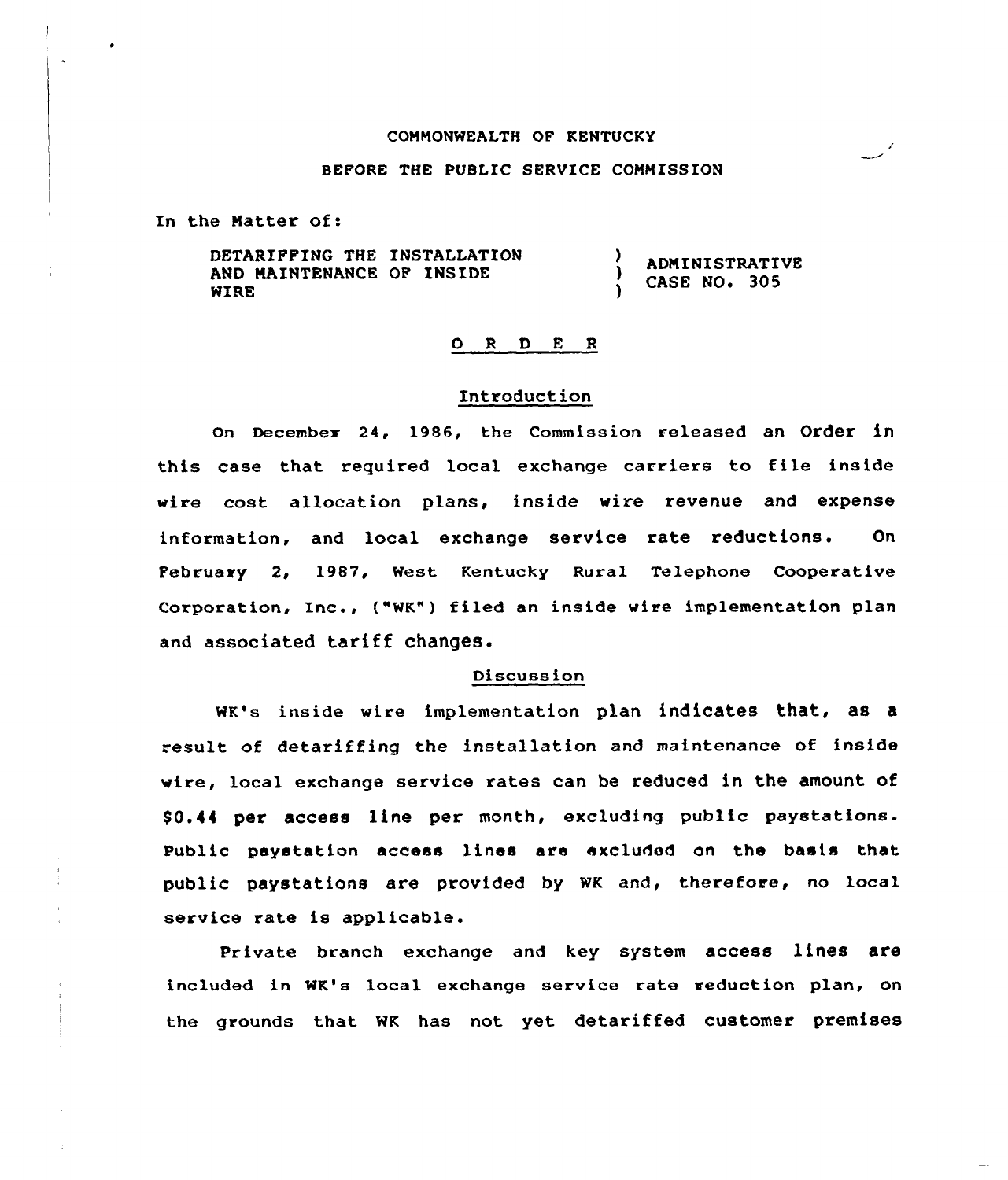equipment and has recorded inside wire installation and maintenance revenues and expenses in regulated accounts, at least through December 31, 1986.<sup>1</sup> Therefore, including private branch eXChange and key SyStem access lines in WK's local exchange service rate reduction plan is reasonable.

In Common Carrier Docket No.  $86-111$ ,  $^2$  the Federal Communications Commission has considered rules concerning cost allocation between the regulated and unregulated services provided by local exchange carriers, and an Order on cost allocation was released on February 6, 1986. Also, the Commission has indicated in other Orders that it intends to open a cost allocation investigation in the near future. Therefore, in the opinion of the commission, wK's inside wire implementation plan and associated local exchange service rate reductions should be approved on an interim basis, pending the outcome of the Commission' cost allccation investigation, except insofar as it

<sup>1</sup> WK should have detariffed the installation of complex inside<br>wire on May 2, 1984. However, based on the evidence of However, based on the evidence of record, WK began full expensing of station connections on October 1, 1984, and recorded these expenses and associated revenues in regulated accounts, without distinction as to whether the expense was associated with the installation of regulated simple inside wire or the installation of detariffed complex inside wire. WK is reminded that, based or complex inside wire. WR is reminded that, based on<br>instructions contained in the Commission's Order of December<br>24, 1986, revenues and expenses associated with the expenses associated installation and maintenance of all inside wire should be recorded in nonregulated accounts.

<sup>2</sup> Separation of Costs of Regulated Telephone Service From Costs of Nonregulated Activities. Amendment of Part 31, the Uniform System of Accounts for Class <sup>A</sup> and Class 8 Telephone Companies, to Provide for Nonregulated Activities and to Provide for Transactions Between Telephone Companies and Their Af filiates.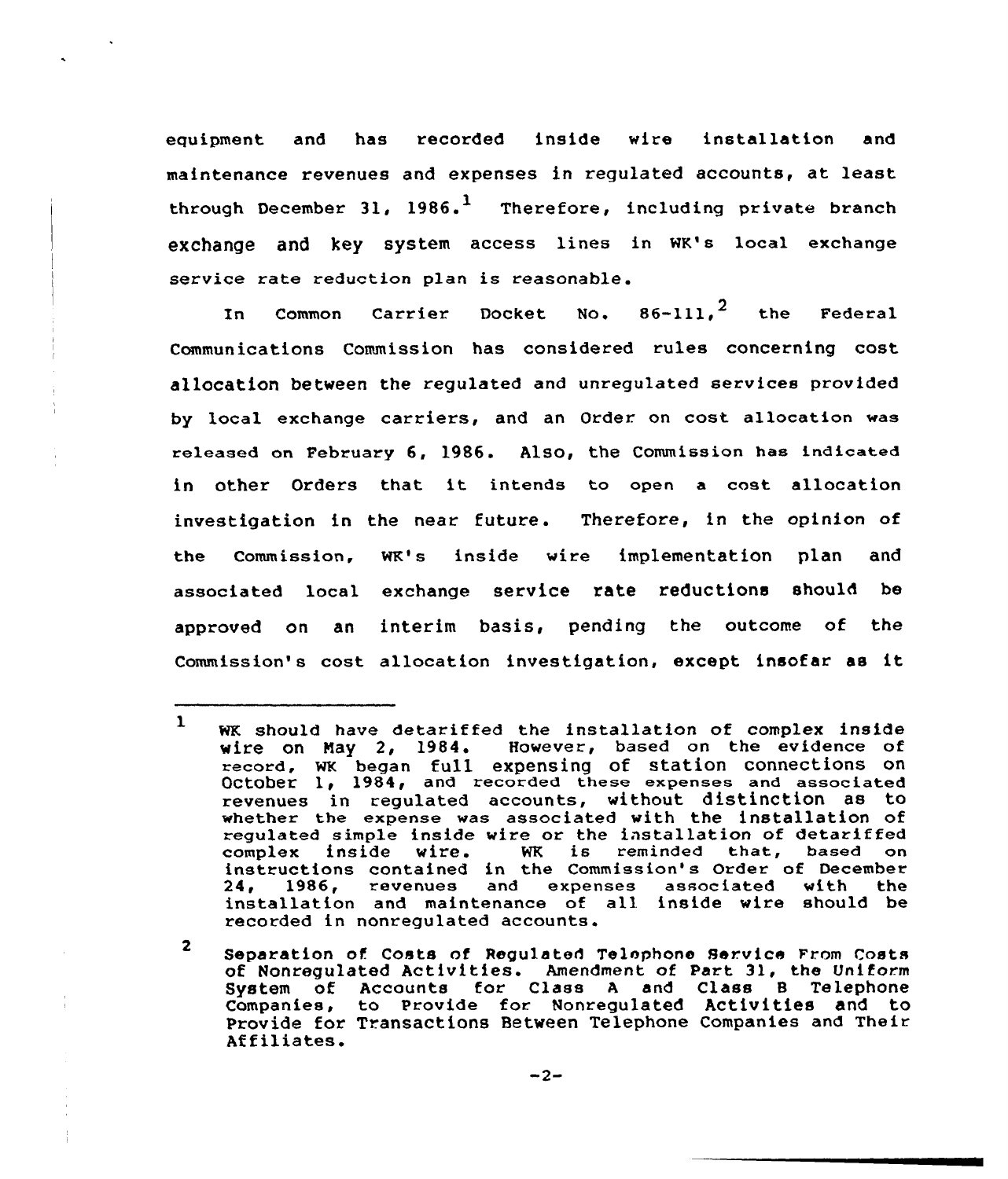includes a negative option subscription plan for detariffed inside wire maintenance services.

WK's inside wire implementation plan includes a detariffed inside wire maintenance plan charge of \$0.50 per month that wK intends to bill coincident with the local exchange service rate reduction of \$0.44 per month. Customers who do not vish to subscribe to the detariffed inside wire maintenance plan must notify WK during a 30-day advance notice period in order to avoid being billed the charge. The Commission will not take any action on WK's negative option subscription plan and has not taken any action on positive option subscription plans proposed by other local exchange carriers. Since inside wire maintenance services are detariffed, a Commission ruling on inside wire maintenance services subscription plans is not necessary. Bovever, WK is reminded that regulated services may not be disconnected for nonpayment of regulated service charges.

Also, WK proposed to phase-in local exchange service rate reductions on a billing cycle basis, as follows:

Exchange

## Effective Date

Fairdealing, Farmington Lynnville, Sedalia, and Wingo Hardin, Kirksey, Lynn Grove, and West Plains Cunningham, Fancy Farm, Folsomdale, Hazel, Lowes, and New Concord March 5, 1987 March ll, <sup>1987</sup> March 20, 1987

WK acknowledges that the Commission contemplated local exchange service rate reductions effective January 1, 1987, in its

 $-3-$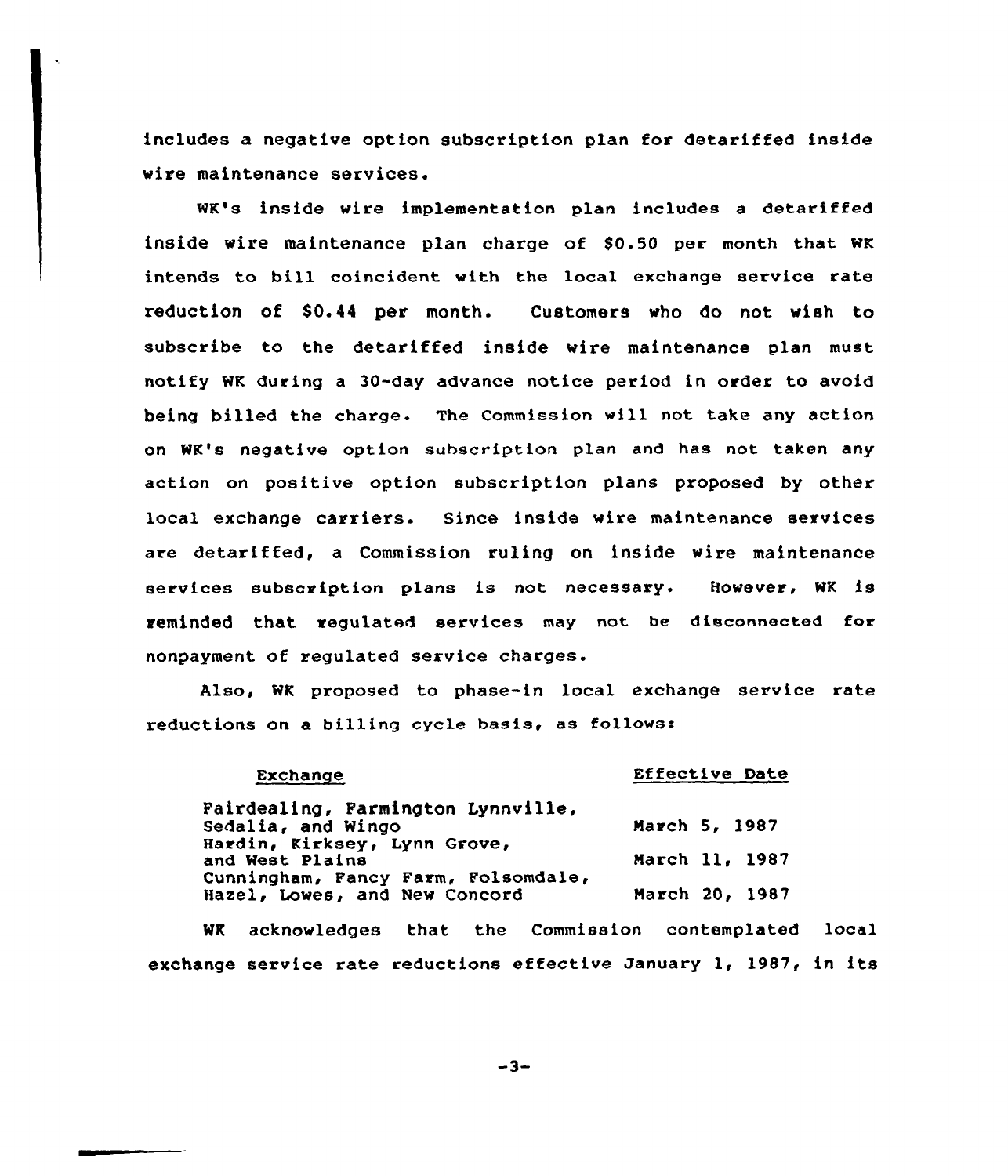Order of December 24, 1986. However, as reason for its proposed effeCtive date, WK indicates that it has provided inside wire maintenance services since January 1, 19B7, at no charge to its customers, pending approval of its inside wire implementation plan and associated tariff changes. Moreover, any refund that the Commission might order retroactive to January 1, 1987, would be de minimus and could be outweighed by the costs associated with administering a refund operation. Therefore, in the opinion of the Commission, WK's proposed phase-in of local exchange service rate reductions on a billing cycle basis should be approved.

### Findings and Orders

The Commission, having examined the evidence of record and being advised, is of the opinion and finds that:

1. WK's local exchange service rates should be reduced in the amount of 80.44 per access line per month, on an interim basis< pending the outcome of the Commission's cost allocation investigation, excluding public paystations.

2. WK's inside wire implementation plan should be approved, on an interim basis, pending the outcome of the Commission's cost allocation investigation, except insofar as it includes <sup>a</sup> negative option subscription plan for detariffed inside wire maintenance services.

3. wK's proposed phase-in of local exchange service rate reductions on <sup>a</sup> billing cycle basis should be approved as filed.

IT IS THEREFORE ORDERED that:

٠.

1. WK's local exchange service rates be and they hereby are reduced in the amount of \$0.44 per access line per month, on an

 $-4-$